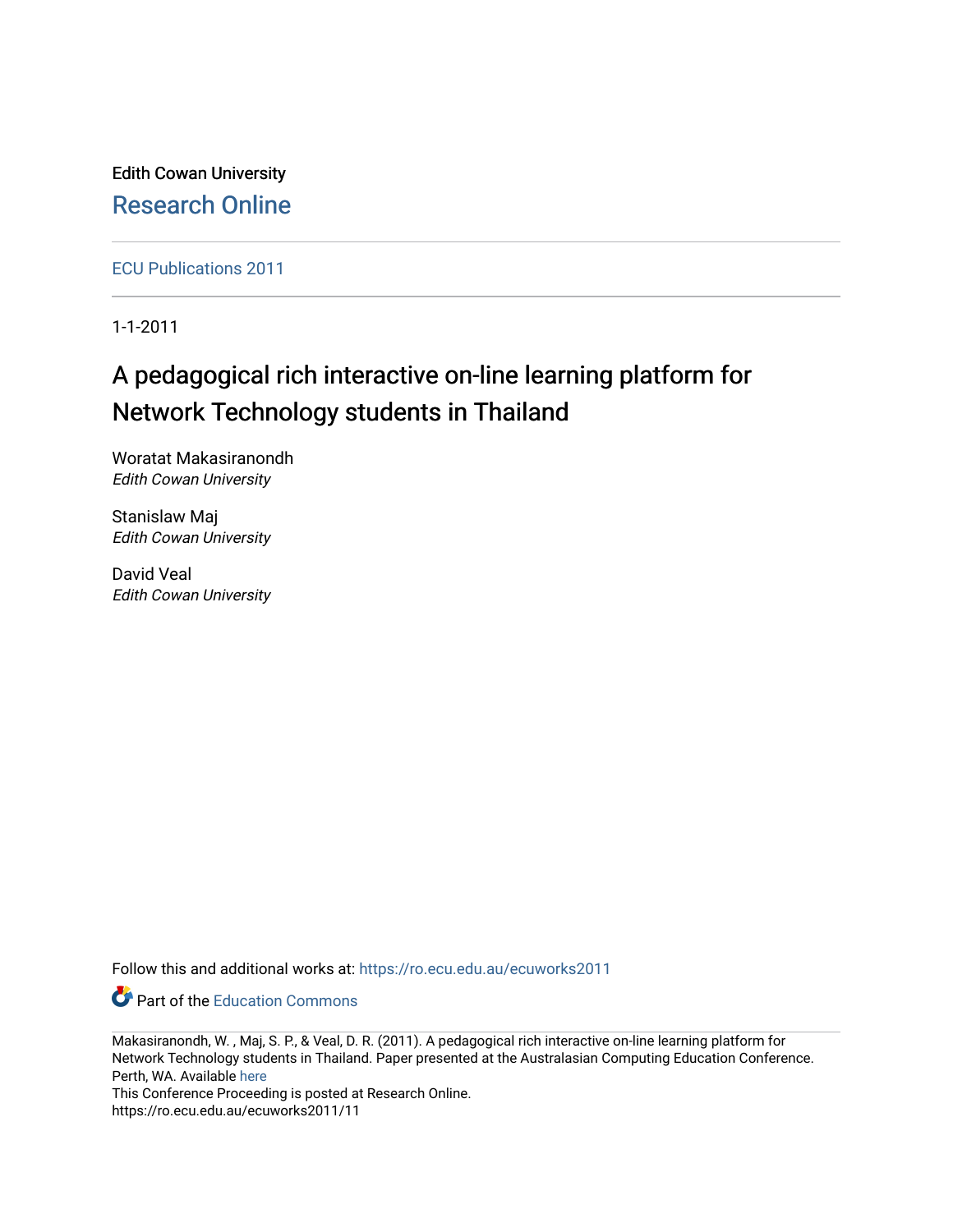# **A Pedagogically Rich Interactive On-line Learning Platform for Network Technology Students in Thailand**

**W. Makasiranondh, S.P. Maj, D. Veal**

School of Computer and Security Science Edith Cowan University 2 Bradford St., Mt. Lawley 6050, Western Australia

wmakasir@our.ecu.edu.au, p.maj@ecu.edu.au, d.veal@ecu.edu.au

#### **Abstract**

Internetworking enables communication between networks and forms the foundation of the Internet. Internetworking teaching is typically conducted in a traditional face-to-face classroom, but nowadays it can be conducted online. Online learning environments have many advantages that include allowing remote students' access to not only curriculum but also lecturers and other enrolled students. However, unlike some other disciplines, teaching internetworking courses online is problematic because students need to be given access to internetworking equipment. It is technically possible to provide remote access to online students in order to compensate for the lack of direct physical equipment access, which normally is offered to traditional students. However the standard method of remote access only provides students with a limited text based method of configuring internetworking devices. Internetwork simulators are of value but they cannot provide students experience working with real devices. A pedagogically rich, interactive on-line learning environment using lowcost, assistive multi-media based technologies was therefore developed. This paper presents details of the platform and results of its deployment from an Australian university to a small group of students in Thailand[.](#page-1-0)

*Keywords*: E-learning, remote access laboratory, network education, internetworking education, State Model Diagram, distance learning, pedagogy

#### **1 Introduction**

-

On-line learning, also referred to as e-learning, is an essential part of many modern university courses. This mode of instruction is not only cost effective but it also provides educational opportunities to students on a global scale. Some students, those who are geographically isolated or have competing commitments, for example, might be precluded from a more traditional educational environment. Furthermore, many students have grown up with communication technologies that have influenced their preferred learning style (Dede 2005). The 'net generation' is believed to have developed aptitudes and expectations based upon their daily use of technologies such as email and instant messaging (Gulatee and Combes 2008). On-line curricula typically provide both asynchronous (email, podcasting, discussion boards) and synchronous (instant messaging, voice over IP) methods of communication to students. Online-learning offered alternatives.

#### **1.1 Network technology education**

Within the field of network technology education, practical, hands-on skills are of paramount importance; particular issues may be arisen with this requirement. Ideally students should be provided with the opportunity to interact with network devices. Hands-on activities are suggested as an important component in learning (DiCerbo 2009). Hands-on workshops not only enhance learning but also provide students with practical skills that are demanded by potential employers. This can also be an important factor in enabling students to obtain initial employment in the industry. In order to provide curricula relevant to employer expectation the world's largest suppliers of network equipment, Cisco, developed the Cisco Network Academy Program (CNAP). CNAP defines the global standard by which students can learn about and be assessed in network technology and is offered in over 11,000 academies in 162 countries with over 500,000 students worldwide. It is the most widely used network curriculum and the international standard by which professional competency can be measured. CNAP regards hands-on skills as a key graduating factor.

In order to build hands-on skills, a proper teaching facility and laboratory equipment is required. Even though low cost network equipment is available to be purchased on CNAP, or second-hand on the internet, network laboratories normally require class sets which incur on-going technical support and maintenance. Such capital expenditure is likely to be beyond the means of many institutions in developing countries.

Various simulation tools can be of use; however, they cannot provide students with the opportunity to interact with actual internetworking devices. Furthermore, simulation results may be limited to the quality of simulation tools, which are not recommended to be used solely as a replacement of the actual laboratory (Cisco 2009).

Hence providing hands-on skills to students via remote access is an important challenge; this in itself includes potential technical problems, namely the bandwidth and reliability of the communication links. While it is possible to provide on-line students with remote access to internetworking devices, users also must interact with actual devices by using only the text-based Command Line Interface (CLI). The CLI is complex, verbose and

<span id="page-1-0"></span>Copyright © 2011, Australian Computer Society, Inc. This paper appeared at the 13th Australasian Computer Education Conference (ACE 2011), Perth, Australia. Conferences in Research and Practice in Information Technology (CRPIT), Vol. 114. J. Hamer and M. de Raadt, Eds. Reproduction for academic, not-for profit purposes permitted provided this text is included.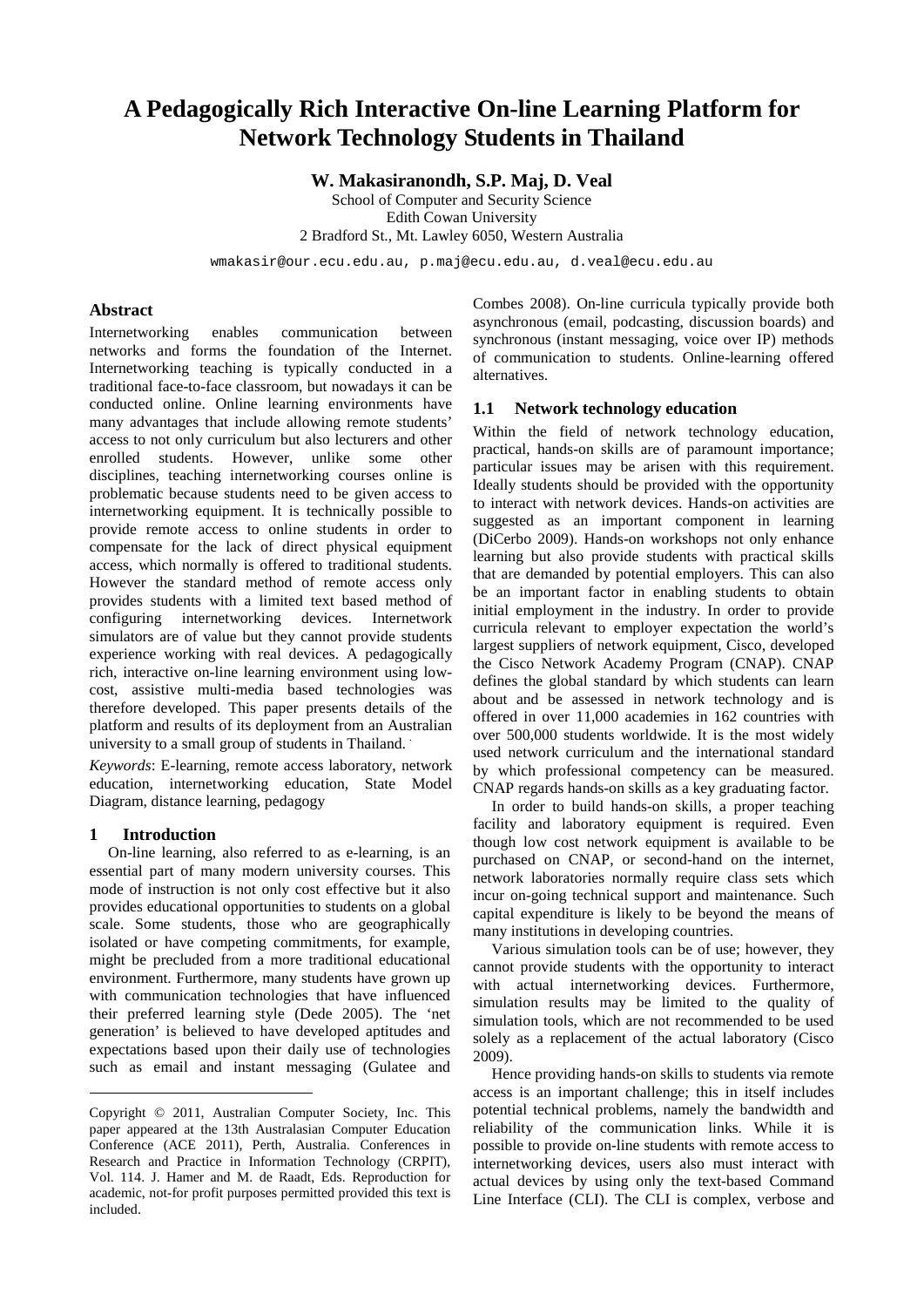syntactically difficult to use. CLI uses words to describe the status and behaviour of the laboratory devices. Words, or symbolic description, are the most advanced stage of learning from cognitive revolution theories according to Bruner (1966). Hence, the CLI alone may be unsuitable to be utilised as an educational tool, as it is intended to be used by experienced professionals in the field.

In order to address the problems of students using the CLI, State Model Diagrams (SMDs) were developed and introduced by Maj (Maj and Kohli 2004). SMDs are a diagrammatic method for representing network devices and protocols (Maj, Murphy and Kohli 2004). According to Maj, this diagrammatic method of interacting with internetworking devices has been clearly demonstrated to enhance learning (Maj, Kohli and Fetherston 2005). The diagrams intrinsically demonstrate concurrent relationships. For example, the diagrams show not only the interface MAC and IP addresses but also the associated Address Resolution Protocol (ARP) table. Students are therefore able to observe relationships, which are the basis of higher order learning in the SOLO taxonomy (Biggs and Collis 1989). Student learning based on SMDs demonstrates a richer conceptual understanding strongly aligned with that of an expert (Maj, Kohli and Fetherston 2005).

Furthermore, as a diagrammatic technique, SMDs are independent of the language of instruction. For example, an SMD-based network curriculum was evaluated in the context of Japanese Professional Graduate Schools. According to Akamatsu, Ohtsuki and Maj (2007),

*"The results strongly suggest that using these methods the students constructed an advanced understanding of network concepts. The results suggest that these diagrams strongly encourage 'deep' multi-structural understanding".* 

Meanwhile, learning style in a developing country may be limited to traditional face-to-face classrooms, due to a lack of appropriate technological infrastructure. Students who shift from a traditional learning style to distance education may suffer from a lack of immediate feedback and interaction within a traditional classroom setting (Barnes 2003). Introducing a remote access laboratory for students from developing countries that provides only a limited degree of interaction with a learning environment may result in suboptimal educational experiences. Such a situation might not occur if a higher degree of interaction were possible.

Therefore, the availability of remote access laboratories incorporating the use of SMDs could benefit developing countries. This paper will investigate the suitability of introducing remote access internetworking laboratories in Thailand. In section two, the paper will review the previous literature of implementing such laboratories, particularly those attempted within network technology courses. We will also look at the current situation of network technology education within Thailand. Section three will be used to describe the research process. Section four will demonstrate the findings of the study, followed by a discussion of the results in section five. Conclusions of the study will be provided in section six.

## **2 Previous work**

#### **2.1 Remote access laboratory in general**

The use of remote laboratories in other engineering education disciplines has been well established. According to Machotka, Nedić, Nafalski and Göl (2010), and Nafalski, Nedić, Machotka, Göl, Ferreira and Gustavsson (2010), the use of online remote laboratories can lead to collaboration between universities. Providing a remote laboratory along with a traditional hands-on laboratory was proved to be a valuable solution (Melkonyan, Akopian and Chen 2009). These were all successful examples of integrating remote access laboratory in online or e-learning environments for distance education. Such distance environment can be very important in societies.

In order to provide remote access laboratory successfully, Tomov (2008) has noted two essential elements; action and response. Action will allow users to control laboratory equipment remotely; while response will report the status of the equipment to the users and let them perceive the laboratory practice results. This therefore means that there should be responsive and meaningful feedback from the devices in exercises.

#### **2.2 Remote access laboratories in internetworking education**

A number of implementations of remote access laboratories have been used in the field of internetworking education. Commercial tools such as Netlab+ can provide access to real networking hardware (Prieto-Blazquez, Arnedo-Moreno and Herrera-Joancomarti 2008). However, the cost effectiveness of commercial tools is still an issue. One alternative to reduce the cost may consider an option to increasing the number of users. According to Jakab et al. (2009) sharing equipment by remote access is routinely conducted by universities.

However, the use of a primitive remote access laboratory may lead to frustration. Yet, comparative studies of remote access laboratories and traditional laboratories were undertaken and the conclusions favoured the use of remote access laboratories (Aravena and Ramos 2009, Lawson and Stackpole 2006). One of the factors may be that distance laboratory can be more suitable for a wider range of students. For instance, an example of providing remote laboratory to visionimpaired students has also been investigated (Murray and Armstrong, 2009).

It may be concluded that the field of remote access laboratory provision has been extensively investigated. This has mainly been focussed upon providing access to a physical laboratory which is an action element according to Tomov (2008). However, most remote access laboratories investigated were based upon text-based interaction with network devices.

### **2.3 Internetworking education in Thailand**

Thailand also has a long term focus on building a strong and effective e-learning facility as part of the country's main development plan. Although, Thai universities commenced the development of e-learning in 1994, the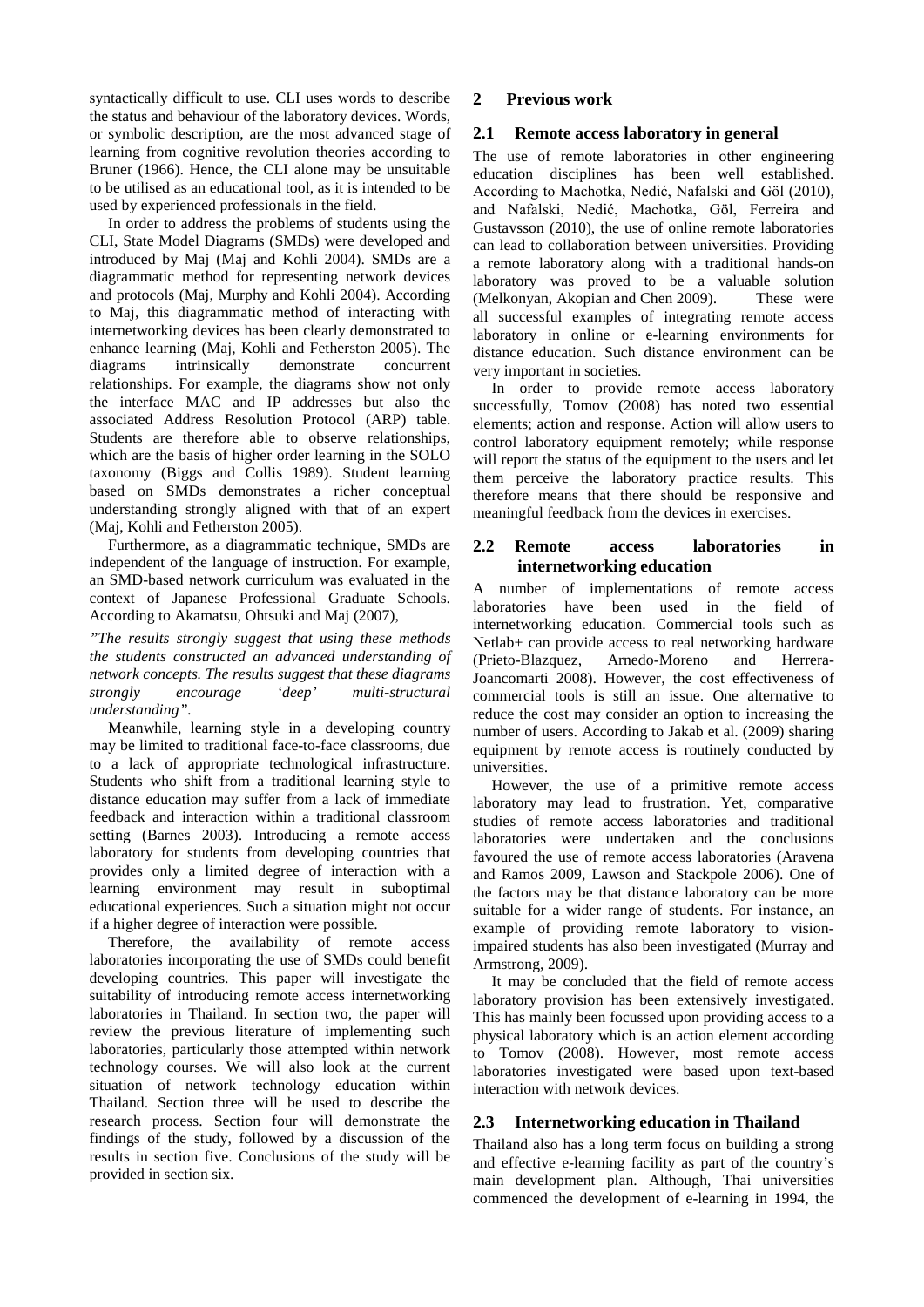Master planning for educational ICT usage was only commenced in 2004 (Laohajaratsang 2009). This plan was endorsed in the national policy statement delivered by the prime minister in 2008, as a means of supporting further education (Vejjajiva, 2008). The corresponding policy from the Ministry of Education of Thailand also promoted e-learning throughout the education system from primary school to university level (Ministry of Education of Thailand, 2010). The current investment plan for the financial year of 2010 to 2012 also reflects this trend by continuing to support the building of elearning facilities as well as the development of digital courseware (Ministry of Education of Thailand, 2009). However, this plan appears to have been affected by the global financial crisis. Meanwhile, in the last decade Thailand has experienced a lack of technological facilities to deploy e-learning, such as national broadband internet, limited bandwidth of local network and relatively low numbers of computers throughout the educational system (Sirinaruemitr, 2004).

Furthermore, the take-up of e-learning of within internetworking education in Thailand, compared to that in Australia, can be indicated by considering the statistics of the Cisco Network Academy Program (CNAP) for both of these countries. According to Cisco (2009), if we compare the number of institutes using the CNAP program and the higher education institution list provided by the International Association of Universities (IAU), we find that the majority, around 90%, of Australian institutions are schools or vocational education campuses. Very few are higher level educational institutions. In contrast, only 13% of the institutions using CNAP in Thailand are not tertiary. Australia has embedded elearning technologies in the school systems to a greater extent than Thailand has yet been able to achieve. More specifically, Australia is using technology to introduce school students to the field of internetworking education at a much earlier age. Thailand is yet to take up this challenge. Several reasons may have contributed to this situation, for example, the availability of networking equipment for schools, computer facilities, the training of teachers and technical personnel. E-learning by electronic media in Thailand is still considered as novel and under development (Lertkulvanich et al. 2008).

However, Thai universities have started to encompass e-learning technologies. Suanpang and Petocz's (2006) study found positive results arose from the provision of elearning in standard units offered by a university. Significantly improved grades were achieved by students who were enrolled in the online mode of their courses. However, examples of e-learning application to the area of internetworking education are still limited. Therefore, introducing other more affordable forms of providing internetworking education may assist in enabling its takeup at earlier educational levels in Thailand. These considerations led the authors to collaborate with a Thai university to undertake the following research.

### **3 Research**

#### **3.1 Objective of the study**

The objective of this study was to investigate the suitability of introducing remote access laboratories in Thailand by designing and using a multi-media based teaching platform that employs commonly used low-cost technologies to enhance the learning experience of remote students.

#### **3.2 Experimental design**

The dedicated internetworking laboratory was located in an Australian university. This laboratory had multiple class sets of internetworking devices. An Access server made it possible to provide access for individual remote students in Thailand to specific devices in the Australian laboratory (Figure 1). The server was configured to provide secure access over the Internet. The only technical requirement for the on-line students was a PC and an Internet connection.



Figure 1: Diagram showing connectivity

As the laboratory operated in a normal mode, the standard method of configuring internetworking devices was the Command Line Interface (CLI). An example of the *show ip route* command is shown in Figure 2.

| Router3>                                                                      |  |  |  |  |  |  |  |
|-------------------------------------------------------------------------------|--|--|--|--|--|--|--|
| Router3>en                                                                    |  |  |  |  |  |  |  |
| Router3#show ip route                                                         |  |  |  |  |  |  |  |
| Codes: C - connected, S - static, R - RIP, M - mobile, B - BGP                |  |  |  |  |  |  |  |
| D - EIGRP, EX - EIGRP external, O - OSPF, IA - OSPF inter area                |  |  |  |  |  |  |  |
| N1 - OSPF NSSA external type 1. N2 - OSPF NSSA external type 2                |  |  |  |  |  |  |  |
| E1 - OSPF external type 1, E2 - OSPF external type 2                          |  |  |  |  |  |  |  |
| i - IS-IS, su - IS-IS summary, L1 - IS-IS level-1, L2 - IS-IS level-2         |  |  |  |  |  |  |  |
| ia - IS-IS inter area. * - candidate default. U - per-user static route       |  |  |  |  |  |  |  |
|                                                                               |  |  |  |  |  |  |  |
| o - ODR. P - periodic downloaded static route                                 |  |  |  |  |  |  |  |
|                                                                               |  |  |  |  |  |  |  |
| Gateway of last resort is not set                                             |  |  |  |  |  |  |  |
|                                                                               |  |  |  |  |  |  |  |
| $20.0.0.0/24$ is subnetted. 1 subnets                                         |  |  |  |  |  |  |  |
| 20.1.1.0 is directly connected. Ethernet1/0                                   |  |  |  |  |  |  |  |
| 200.200.2.0/24 [120/1] via 192.168.2.2, 00:00:22, FastEthernet0/0             |  |  |  |  |  |  |  |
| 200.200.3.0/24 is directly connected, Loopback0                               |  |  |  |  |  |  |  |
| <b>CRCRC</b><br>10.0.0.0/8 [120/1] via 192.168.2.2, 00:00:22, FastEthernet0/0 |  |  |  |  |  |  |  |
| 192.168.2.0/24 is directly connected. FastEthernet0/0                         |  |  |  |  |  |  |  |
| Router3#                                                                      |  |  |  |  |  |  |  |

Figure 2: Example of input and output CLI

However, the output from multiple CLIs can be captured using a single SMD (Figure 4). This is important because students are able to observe how the different protocols interact.

The SOLO taxonomy category's definitions of learning are: unistructural, multistructural, relational and extended abstract (Biggs and Collis 1989). Relational learning is the integration of several aspects so that the whole has a coherent structure and associated meaning. SMDs are able to provide the basis of relational or higher order learning.

Typically interaction with a physical object is the initial phase of model development that is later modified to a more conceptual construct. It is important therefore for students to actually 'see' the internetworking devices they configured by means of webcam. This is an element which supports the enactive-learning-stage, by letting students learn by the interaction of physical objects (Barnes 2003).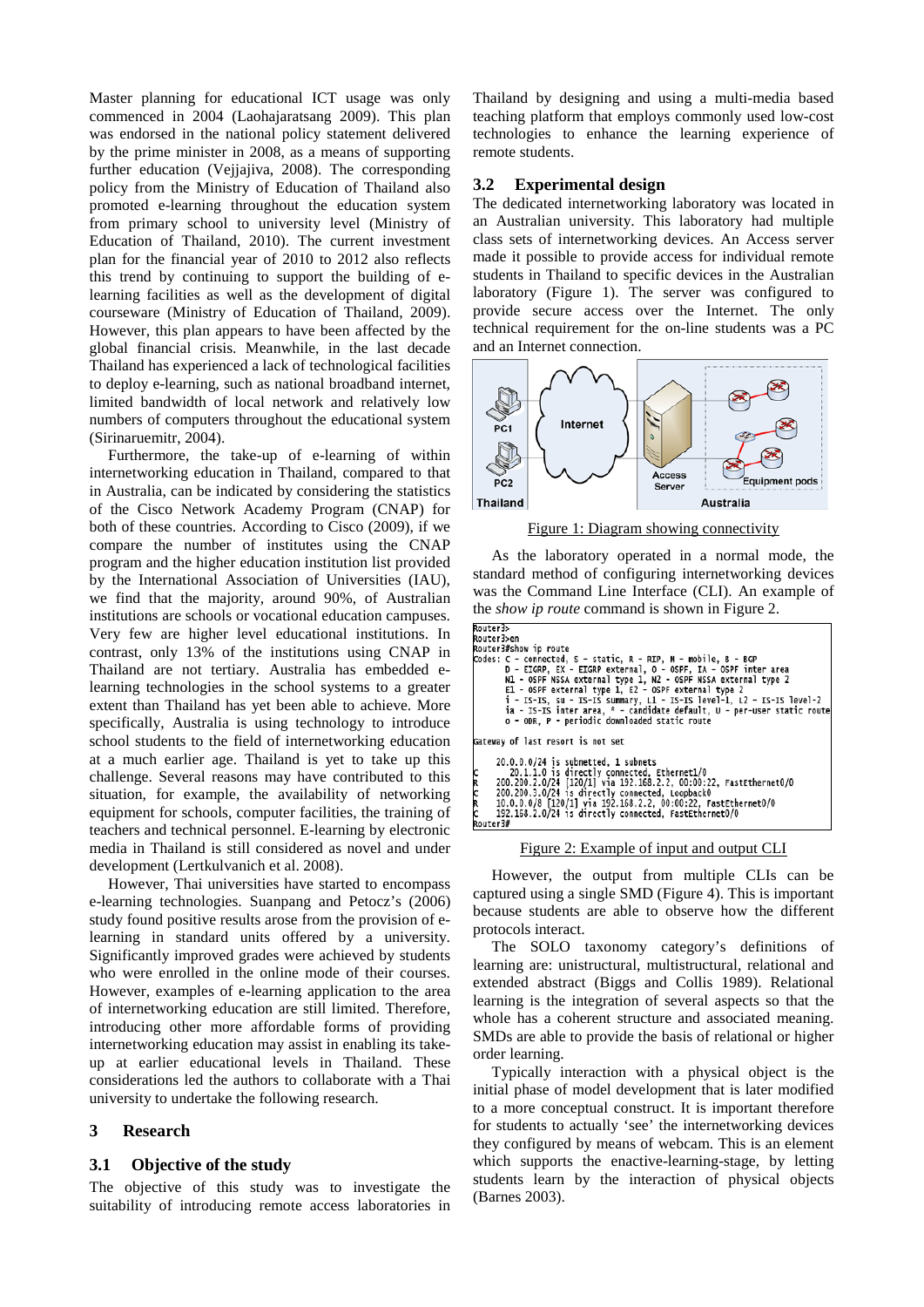Lecture material was presented in Australia to the Thai students via WebEx which incorporates Voice over IP (VOIP) and integrated Webcam. WebEx is a commonly used, low-cost method for delivering web-based conferences.

The Thai students were therefore provided with an integrated learning platform, all of which was displayed on a single PC screen (Figure 4).

| 20.1.1.1                   | ("Router3")                                  |               |                |                                 |                |                   |              |               |  |       |                   |  |
|----------------------------|----------------------------------------------|---------------|----------------|---------------------------------|----------------|-------------------|--------------|---------------|--|-------|-------------------|--|
| Layer 3<br><b>Internet</b> | ARP Table                                    |               |                |                                 |                |                   |              |               |  |       |                   |  |
|                            |                                              | interface MAC |                |                                 | <b>IP</b>      |                   | media type   |               |  |       |                   |  |
|                            |                                              |               |                | 00-0C-30-B4-35-60 192.168.2.1 4 |                |                   |              |               |  |       |                   |  |
|                            |                                              |               |                | 00-0C-30-B4-35-80 192.168.2.2 3 |                |                   |              |               |  |       |                   |  |
|                            | 2                                            |               |                | 00-0C-30-B4-35-70 20.1.1.1      |                | 4                 |              |               |  |       |                   |  |
|                            | $\overline{2}$<br>00-01-6C-81-67-7C 20.1.1.2 |               |                |                                 |                | 3                 |              |               |  |       |                   |  |
|                            |                                              |               | Address table  |                                 |                |                   |              |               |  |       |                   |  |
|                            | Route Table<br>interface metric next hop     |               |                |                                 |                |                   |              |               |  |       |                   |  |
|                            | dest                                         | 1             |                |                                 |                |                   | age          | net mask      |  |       | interface address |  |
|                            | 10.0.0.0                                     |               |                | $\mathbf{1}$                    |                | 192, 168, 2, 2 18 |              | 255,0,0,0     |  | Et1/0 | 20.1.1.1          |  |
|                            | 20.1.1.0                                     | 12.           | O              |                                 | 20.1.1.1       |                   | $\mathbf{0}$ | 255.255.255.0 |  | Fa0/0 | 192.168.2.1       |  |
|                            | 192,168,2,0 1                                |               | $\overline{0}$ |                                 | 192.168.2.1 0  |                   |              | 255.255.255.0 |  | 11    | 200.200.3.1       |  |
|                            | 200.200.2.0 1                                |               | п              |                                 | 192.168.2.2 18 |                   |              | 255.255.255.0 |  |       |                   |  |
|                            | 200.200.3.0 11                               |               | $\overline{0}$ |                                 | 200.200.3.1 0  |                   |              | 255.255.255.0 |  |       |                   |  |
| Layer 2                    | interface status   Mac Address<br>type       |               |                |                                 |                |                   |              |               |  |       |                   |  |
| network                    | Fa0/0                                        | <b>up</b>     |                | 00-0C-30-B4-35-60 6             |                |                   |              |               |  |       |                   |  |
|                            | Et1/0                                        | <b>up</b>     |                | 00-0C-30-B4-35-70 6             |                |                   |              |               |  |       |                   |  |
|                            | Et1/1                                        |               |                | down 00-0C-30-B4-35-71 6        |                |                   |              |               |  |       |                   |  |
|                            | Et1/2                                        |               |                | down 00-0C-30-B4-35-72 6        |                |                   |              |               |  |       |                   |  |
|                            | Et1/3                                        |               |                | down 00-0C-30-B4-35-73 6        |                |                   |              |               |  |       |                   |  |
| Layer 1                    |                                              |               |                |                                 |                |                   |              |               |  |       |                   |  |
| line                       | interface line status                        |               |                |                                 |                |                   |              |               |  |       |                   |  |
|                            | Fa0/0                                        | <b>up</b>     |                |                                 |                |                   |              |               |  |       |                   |  |
|                            | Et1/0                                        | <b>up</b>     |                |                                 |                |                   |              |               |  |       |                   |  |
|                            | Et1/1                                        | down          |                |                                 |                |                   |              |               |  |       |                   |  |
|                            | Et1/2                                        | down          |                |                                 |                |                   |              |               |  |       |                   |  |
|                            | Et1/3                                        | down          |                |                                 |                |                   |              |               |  |       |                   |  |
|                            |                                              |               |                |                                 |                |                   |              |               |  |       |                   |  |

Figure 3: SMD diagram of router



Figure 4: PC's WebEx screen shot showing Webcam, CLI and SMD

### **3.3 Data collection and analysis**

The learning platform was evaluated by students, who were enrolling in Cisco Certified Network Associate Program (CCNA). Participants had previous experience in working with Cisco simulation software, Packet Tracer. Therefore, the participants had some familiarity with the equipment and the content of the exercise used in the study.

The participants were asked to sit in the online classroom for two hours in total. The first session was used for an introduction and housekeeping. Then, a lecture about a simple topic in networking technology

was given through online web conference software. After the lecture, the participants were able to use the laboratory through the online connection. The remotely located Thai participants were asked to configure network equipment according to the learning material from the lecture. After configuration they were able to see responses from the command line interface (CLI), a video camera and state model diagrams (SMDs). At the end of the session participants were invited to complete a questionnaire asking for their opinion on using SMDs in a remote environment. The questionnaire consisted of closed questions, which are using five point Likert scale (from 1, strongly disagree, to 5, strongly agree). Open ended questions were also available for the participants to write any further details about their opinions.

Due to the distance between researchers and participants, the initial data collection was undertaken via a paper-based questionnaire. The data analysis report was pre-designed before the actual data collection process by using a web-based tool (Qualtrics). This tool could then be reused with a larger number of participants in the future study phases.

#### **3.4 Questionnaire**

The questionnaire used in this survey is consisted essentially of three parts. The first part contained questions pertaining to the participant experiences of the current facilities provided by their university. The second part contained questions relating to the participants' experiences of using the remote laboratory. Whilst the third part of the questionnaire asked about participants experiences of using the SMD application. Some key questions are presented below.

- 1. Participants' home university laboratory:
	- Q1: Do you have the access you would like to your own university laboratory?
- 2. Opinions on remote access laboratory:

Q2: Do you think your university should provide remote access facilities and use it for teaching computer networking?

Q3: When comparing the remote lab with traditional laboratory access, by which mode would you prefer to be taught?

Q4: When comparing the remote lab with simulation software, by which mode would you prefer to be taught?

Q5: When considering the effectiveness of remote instruction compared to an instructor available locally, which mode of instruction you prefer?

Q6: Do you think you have more freedom by working with a remote instructor without any supervision from a local instructor?

Q7: Do you need a local instructor to be with you when the remote instructor was available to help during the remote lab time?

3. Experience of using SMD online:

Q8: What are your preferable combinations of learning tools form the following: CLI, Video stream of real network equipment, SMD application?

Q9: Do SMDs assist retention of knowledge gained via the laboratory?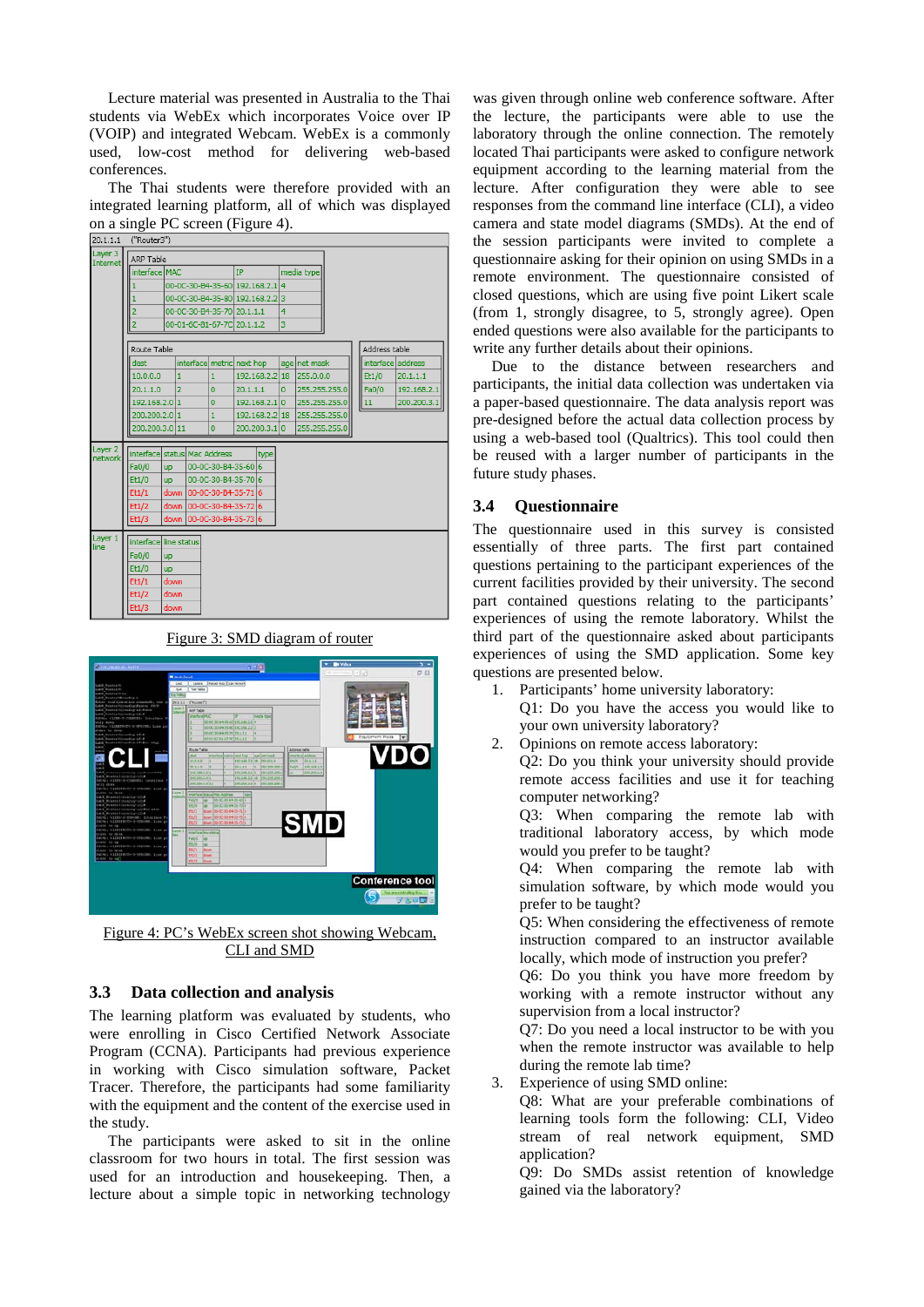Q10: Do you think that SMD is a useful tool for when you learn via remote internetworking environment?

## **3.5 Data sample**

There were twelve participants interested in attending the remote teaching and laboratory session. There was a time difference between Thailand and Perth of only one hour. A combined two hour laboratory and lecture session was conducted independently from the participants' original coursework. However, only seven participants had completed the questionnaire by the time this paper was written and there was only limited number of responses. These preliminary investigations were undertaken to discover possible issues prior to the commencement of a larger scale study.

# **4 Results**

The results from Q1 shows 43% of respondents do not feel satisfied with their current level of access to laboratory network equipment. The main reason was that students are allowed to use the equipment only in the scheduled class time.

Consequently, 71% of respondents felt that their institutions should provide further access via a remote access facility (Q2). The volunteers indicated remote access was a preferable method of self practice when compared to the traditional face-to-face laboratory (Q3), by 85% comparing with 15%. When comparing student attitudes to remote access laboratories and simulation software (Q4), 42% percent of the respondents preferred a remote access laboratory, while increasingly 28% still preferred the use of simulation software.

Furthermore, results from Q5 shows 42% percent of respondents agreed that they prefer to have the same instructor available locally when they are using a remote laboratory. Correspondingly, 56% did not enjoy the freedom of practicing in a remote laboratory without supervision from local instructors (Q6). One of the comments from the respondents is as stated below:

*"We need a local instructor to stay with us, as the remote instructor may not be able to rectify any usage problem on time."*

More than 85% of the respondents feel that it is necessary to have a local instructor with them during the laboratory time, even though the remote instructor was present (Q7).

When asked the participants to give a score (from  $1 -$ 5 of Likert five point scale) to the preferred combination of learning components that should be available on the remote access network laboratory (Q8), the majority would like SMDs, video webcam and CLI to be available. Table 1 shows the mean score and standard deviation of each choice. A choice which contained only CLI has the lowest mean score amongst all combinations. Most of the participants would not like to have only CLI available on the remote access laboratory, even though they are already familiar with Cisco's device commands. However, within the lower range of score deviation (0.76 - 0.79), the combination of providing CLI and video webcam showing real-time equipment has the highest mean.

|             | Appreciation score    | Mean | SD   |      |
|-------------|-----------------------|------|------|------|
| CLI only    |                       | 2.71 | 0.76 |      |
|             | <b>CLI and Webcam</b> | 3.57 | 0.79 |      |
| CLI and SMD |                       |      | 3.43 | 0.79 |
| CLI,        | <b>SMD</b>            | and  |      |      |
| Webcam      |                       | Δ    | 1.15 |      |

#### Table 1: Preferable learning components

When asked about the pedagogical value of SMD (Q9), 71% of the respondents agreed that SMDs help them retain the knowledge from the laboratory exercise. This confirmed the benefit of SMD to the students according to Akamatsu et al. (2007). Particularly, a similar proportion of the respondents agreed that SMDs helped them during their learning process in the remote access laboratory (Q10).

The data gained from this preliminary study may indicate benefits of using a remote access laboratory and clarify the preferred learning style of Thai students. The result may also identify student perceptions of the presented remote laboratories when compared with traditional and simulation laboratories.

# **5 Discussion**

# **5.1 Discussion and future work**

The results may indicate a high demand from Thai network students for laboratory facilities to be used for practice using internetworking devices. They also indicate the necessity of providing other means of practising for students. Further results from Q5-Q7 show that Thai students may lack experience of working with a remote access laboratories and learning in an e-learning environment. Students tend to prefer to study in a traditional style by using real equipment available on site with a local instructor. Such traditional mode of delivery is what Thai universities currently attempt to provide. Furthermore, Thai learning styles may rely more on the presence of local teachers and indicate the extra responsibility placed upon remote lecturers. Interestingly, this extra need may be shown by the participant's comment below:

*"The remote instructors may have some difficulty to control the local student to pay attention to the class."*

However, when it comes to offering practice time for laboratory exercises, the participants also realize the value of practicing by using the remote access laboratory. The laboratory's availability outside the scheduled class times can offer more flexible access to the students.

When asked to compare the simulation laboratory with the remote access laboratory, although the majority, 42% of participants still favoured the remote laboratory, some participants indicated that they would still prefer to use simulation software. This may be because the simulation software can offer more flexibility of access, even surpassing the remote access laboratories. Furthermore, the students have been exposed to the simulation software for a long period and may be used to it. Also, the lack of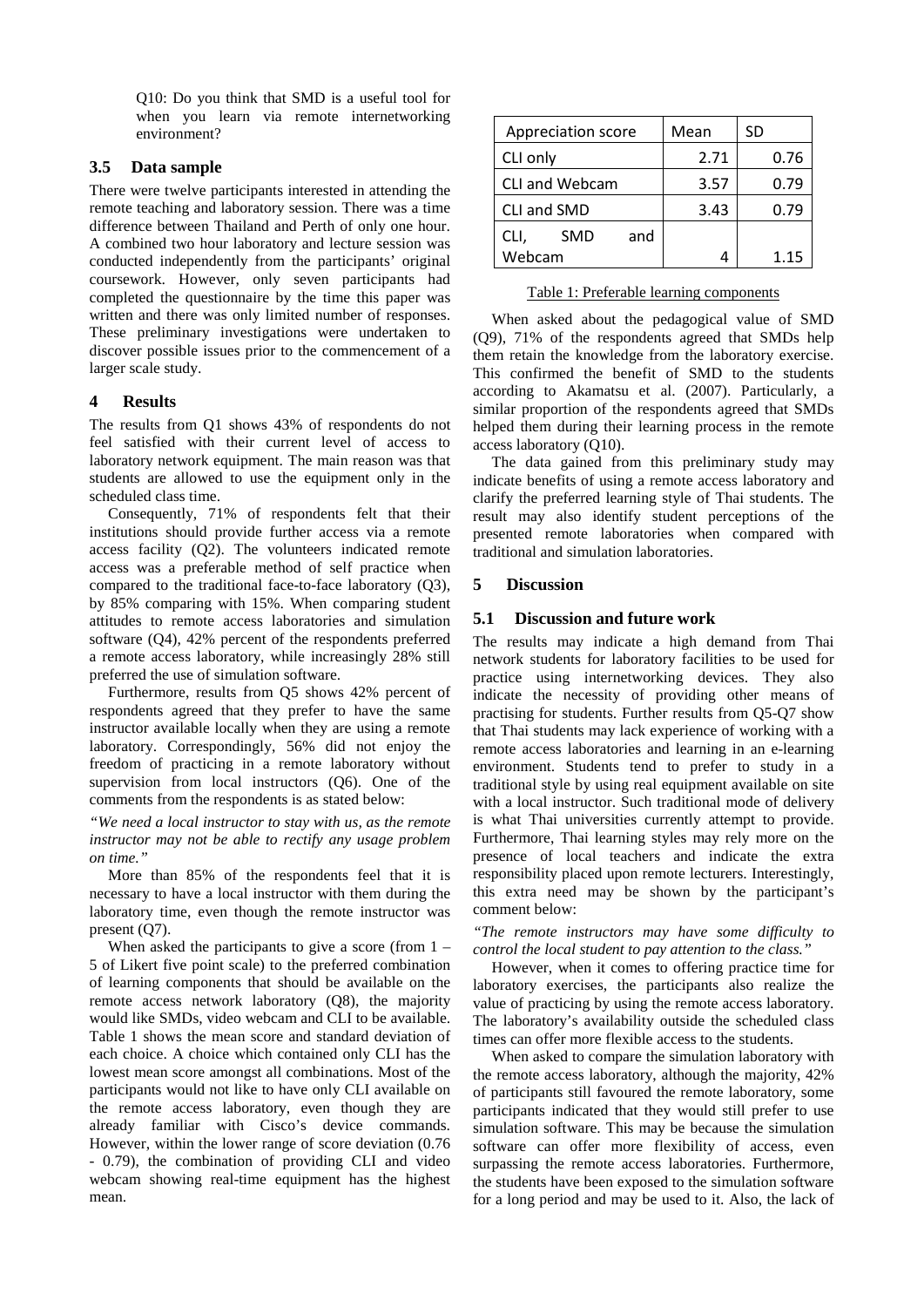accuracy of the simulation tools may not be a concern from the student perspective at this stage. This can be illustrated by the following participant's feedback: *"Using simulation software is similar to using real equipment in every detail."* However, the majority still prefers the remote access laboratory.

When using the provided remote access equipment, students may not realize that they are actually working on real equipment. A comment to illustrate this point is: *"I prefer to use real equipment rather than remote access laboratory"*. This also pointed out the need of providing more responsive media to the laboratory's interface in order to make the students feel the situation was more realistic.

When considering the part of result from Table 1 that has only the lower range of deviation, the participants were interested to have the combination of CLI and video webcam showing the equipment when they were doing exercises. This may be because they were seeking a similar working environment to the face-to-face laboratory, where they can see the actual equipment. The same result can also indicate that the participants may not be familiar with the SMD software used in this study, as the software was introduced as a new teaching medium. This could suggest the future work to employ an extension of learning session for building tools familiarity.

The differences between the mean scores in Table 1 provide an indication that CLI alone in the remote access laboratory was not an effective solution. This could support the consideration of symbolical CLIs lower pedagogical value. Integrating other means of teaching media such as SMDs may benefit the student learning process. This has demonstrated the need for multimedia pedagogy-rich learning environments for remote students, who may lack the encouragement often provided in an actual laboratory.

Therefore, the internetworking distance learning situation of Thailand still needs more improvement. Especially, educational institutions need to correct students' perceptions as a necessary requirement for studying online courses (Gulatee and Combes 2008). Research shows that Thai students' learning styles differ from those of Western students; they appreciate group learning (Selvarajah, Chelliah, Meyer, Pio and Anurit 2010). One of the main problems of Thai students may relate to cultural factors. They may lack both the ability to learn independently and critical thinking skills and tend, therefore, to rely more on local lecturers. This obstacle may have a larger effect on their online learning, as online learning needs more self discipline and independence. Precautions may be needed when instructors are trying to implement a remote access laboratory in a fully unsupervised learning model with Thai students.

Moreover, lectures and the demonstration of the laboratory exercises may need to be delivered by traditional modes to suit student requirements; the independent practice session may be conducted by means of the remote access laboratory. However, the development and application of such a facility should also consider the different cultural requirements and learning styles.

# **5.2 Problems and lesson learn**

When remote laboratory were provided to distant students in this study we faced a variety of issues.

Firstly, the usage of traditional remote access methods that provide only the one-way CLI configuration screen to the distant students may not suitable for class demonstration. This was especially when students need an instant response from remote instructor of their immediate configuration.

Secondly, communication was always an issue in our case. We had some disconnection problems and realized that we should have other standby networks as backup.

Lastly, time availability was also another problem as our laboratory is quite packed during the semester time. Fortunately, Thai universities operate within a different period of the year and we could use this gap to better utilise the equipment.

### **6 Conclusion**

This paper is an initial investigation in order to investigate the technical issues with providing concurrent access to multiple remote students.

This study found that network technology students in Thailand face the problem of lack of practice equipment and look for other means of support, either from a remote access laboratory or simulation tools. This study also raises the concern on implementing a fully distance learning environment for network technology classes in Thailand as it may introducing different challenges. Especially, the challenges may relate to support and guidance within the learning environment. For example, 85% of the respondents requested extra guidance from a local instructor even though the remote instructor was present. Also, the study was concerned with the value of traditional remote access configuration methods (CLI) when using with network technology classes. CLI, on one hand, is not a fully appreciated teaching tool from student perceptions by having the lowest appreciation score amongst all four alternatives of 2.71 from 5 point scale; even though the respondents in this study are familiar with CLI and have already attained a level of professionalism. Remote access laboratories may well need to provide more than text-based CLI access. Pedagogically-rich, multimedia learning environments, which offer multiple learning materials to suit different learning styles, should be considered and incorporated into remote access laboratories for networking education. SMDs and webcams, on the other hand, have been introduced in this study to help compensate for the difficulties of a remote learning environment. This study shows that the integration of both tools in the remote access laboratory will benefit distance learners. For example, 70% of the respondents agreed that SMD is necessary for them in remote access environment.

Therefore the remote access laboratory could be of benefit to computer networking education in Thailand as a whole. Although simulation software has the advantages of portability and accessibility, issues of accuracy still remain. The remote access laboratory, on the other hand, may offer a better degree of availability than the traditional laboratory; however, students may need time to adapt to the new teaching environment.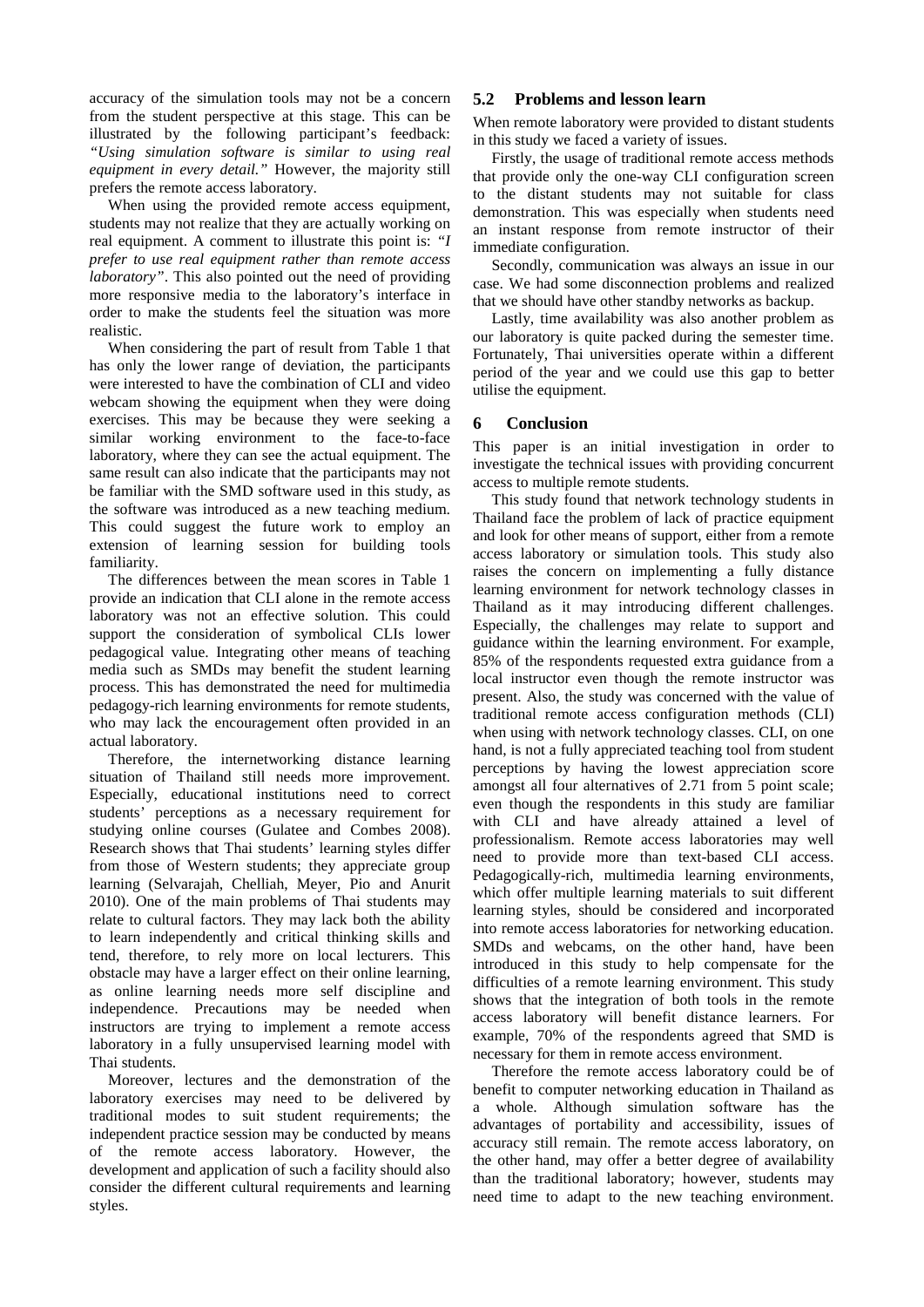Educational providers, especially in developing countries, may need to understand current student perceptions of online facility usage and focus on building other skills necessary for the students to study independently. Further research into these areas is recommended by the authors.

### **7 Acknowledgement**

The authors would like to thank Dr. Chompu Nuangjamnong for her most valuable contribution to the paper. Her assistance on collaborative working with Thai students is very much appreciated. The authors also would like to thank Dr. Judy Clayden for her most valuable editing assistance.

### **8 References**

- Akamatsu, T., Ohtsuki, K. and Maj, S. P. (2007): A teaching model for computer networking technology in professional graduate schools. *8th International conference on information technology based higher education and training,* Kumamoto, Japan,
- Aravena, M. A. and Ramos, A. A. (2009): Use of a remote network lab as an aid to support teaching computer. *CLEI electronic journal.*
- Armstrong, H. and Murray, I. (2007): Remote and local delivery of Cisco education for the vision-impaired. *SIGCSE Bull.,* **39**(3)**:**78-81.
- Barnes, S. B. (2003): Computer-mediated communication: human-to-human communication across the Internet. Allyn and Bacon.
- Biggs, J. and Collis, K. (1989): Towards a model of school-based curriculum development and assessment using the solo taxonomy. Australian journal of education, 33(2):151-163.
- Bruner, J. S. (1966): Toward a theory of instruction. Belknap press of Harvard University.
- Cisco (2009): Cisco Academy Netspace. http://www.cisco.com/web/learning/netacad/Unica/N etSpaceRedirect.html. Accessed 27 November 2009
- Dede, C. (2005): Planning for "neomillennial" learning styles: Implications for investments in technology and faculty. EDUCAUSE Publishers.
- Dicerbo, K. E. (2009): Hands-On Instruction in the Cisco Networking Academy. *Networking and Services, 2009. ICNS '09. Fifth International Conference on.*
- Gulatee, Y. and Combes, B. (2008): Identifying social barriers in teaching computer science topics in a wholly online environment. *Fifth International conference on Science, Mathematics and Technology Education,*  Udon Thani, Thailand: 173 - 182,
- International Association of Universities Information Database: List of Universities of the world. http://www.iau-aiu.net/onlinedatabases/list.html.
- Jakab, F., Janitor, J. and Nagy, M. (2009): Virtual Lab in a Distributed International Environment - SVC EDINET. *Networking and Services, 2009. ICNS '09. Fifth International Conference on.*
- Laohajaratsang, T. (2009): E-Learning Readiness in the Academic Sector of Thailand. International Journal on E-Learning, 8(4):539-547.
- Lawson, E. A. and Stackpole, W. (2006): Does a virtual networking laboratory result in similar student achievement and satisfaction? *Proceedings of the 7th conference on Information technology education,*  Minneapolis, Minnesota, USA, ACM.
- Lertkulvanich, S., Buranajant, N. and Sombunsukho, S. (2008): A creation of virtual classroom for teaching and learning management with e-learning. *Special issue on ICT for education development.* Bangkok.
- Machotka, J., Nedić, Z., Nafalski, A. and Göl, Ö. (2010): Collaboration in the remote laboratory NetLab. IN Pudlowski, Z. J. (Ed. *1st WIETE annual conference on Engineering and Technology Education.* Pattaya, Thailand, World Institute for Engineering and Technology Education (WIETE).
- Maj, S. P. and Kohli, G. (2004): A new state model for internetworks technology. *Issues in informing science and information technology,* **1**,
- Maj, S. P., Kohli, G. and Fetherston, T. (2005): A pedagogical evaluation of new state model diagrams for teaching internetwork technologies. *Proceedings of the Twenty-eighth Australasian conference on Computer Science - Volume 38,* Newcastle, Australia, Australian Computer Society, Inc.
- Maj, S. P., Murphy, G. and Kohli, G. (2004): State models for internetworking technologies. *Frontiers in Education, 2004. FIE 2004. 34th Annual.*
- Melkonyan, A., Akopian, D. and Chen, C. L. P. (2009): Work in progress - real-time remote Internet-based communication laboratory. *Frontiers in Education Conference, 2009. FIE '09. 39th IEEE.*
- Ministry of Education of Thailand (2009): Investment Plans under the 2nd stimulus package of economic reform (2010 - 2012). http://www.moe.go.th/English/policy&plan/Investme ntPlans-SP2\_2010-2012\_.pdf. Accessed 9 August 2010
- Ministry of Education of Thailand (2010): Education Policies of Mr. Chinnaworn Boonyakiat, Minister of Education of Thailand. http://www.moe.go.th/English/policy&plan/8policies. pdf. Accessed 9 August 2010
- Murray, I. and Armstrong, H. (2009): Remote Laboratory Access for Students with Vision Impairment. *Networking and Services, 2009. ICNS '09. Fifth International Conference on.*
- Nafalski, A., Nedić, Z., Machotka, J., Göl, Ö., Ferreira, J. M. M. and Gustavsson, I. (2010): Student and staff experiences with international collaboration in the remote laboratory NetLab. IN Pudlowski, Z. J. (Ed. *1st WIETE annual conference on Engineering and Technology Education.* Pattaya, Thailand, World Institute for Engineering and Technology Education (WIETE).
- Prieto-Blazquez, J., Arnedo-Moreno, J. and Herrera-Joancomarti, J. (2008): An Integrated Structure for a Virtual Networking Laboratory. *Industrial Electronics, IEEE Transactions on,* **55**(6)**:**2334-2342.
- Qualtrics http://www.qualtrics.com/.